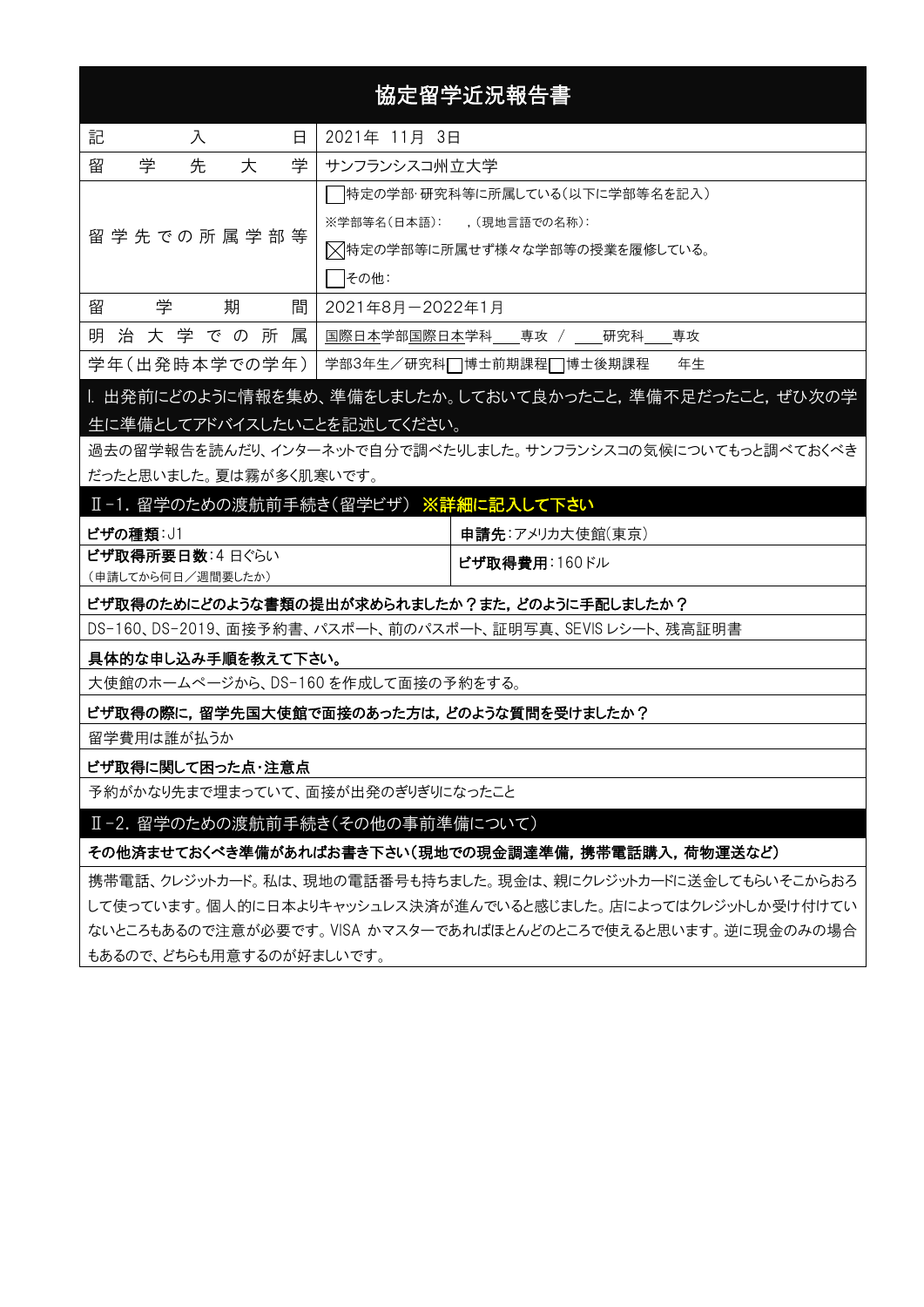| Ⅲ. 現地到着後のながれ                                          |                                                     |                                     |                                                                       |             |  |  |  |  |
|-------------------------------------------------------|-----------------------------------------------------|-------------------------------------|-----------------------------------------------------------------------|-------------|--|--|--|--|
| 1.到着時の様子                                              |                                                     |                                     |                                                                       |             |  |  |  |  |
| 利用航空会社                                                | アシアナ航空                                              |                                     |                                                                       |             |  |  |  |  |
|                                                       | <b>HIS</b>                                          |                                     |                                                                       |             |  |  |  |  |
| 航空券手配方法                                               |                                                     | ※利用した旅行社・旅行サイト,格安航空券情報等があれば記入して下さい。 |                                                                       |             |  |  |  |  |
| 大学最寄空港名                                               | サンフランシスコ国際空港                                        |                                     | 現地到着時刻                                                                | 15 時 30 分   |  |  |  |  |
|                                                       | □大学手配の<br>⊠知人の<br>7公共交通機関<br>⊠その他徒歩<br>┌─タクシー       |                                     |                                                                       |             |  |  |  |  |
| キャンパスへの移動手段                                           | 出迎え                                                 | 出迎え                                 | (□バス□電車)                                                              |             |  |  |  |  |
| 移動の所要時間                                               | 30分                                                 |                                     |                                                                       |             |  |  |  |  |
|                                                       |                                                     |                                     | 空港からキャンパスへの移動の際の注意点,タクシー・公共交通機関で移動する際の行き方,料金等                         |             |  |  |  |  |
|                                                       |                                                     |                                     | 寮ではないので空港から直接キャンパスには行っていませんが、家に行くときは Lyft を利用しました。空港から家まで 20 分ほどで、30ド |             |  |  |  |  |
| ルくらいかかりました。                                           |                                                     |                                     |                                                                       |             |  |  |  |  |
| 大学到着日                                                 | 8月11日17時頃                                           |                                     |                                                                       |             |  |  |  |  |
| 2.住居について                                              |                                                     |                                     |                                                                       |             |  |  |  |  |
| 到着後すぐに住居                                              | ⊠はい                                                 | いいえを選んだ方:                           | 月                                                                     | 日から入居可能だった。 |  |  |  |  |
| 入居できましたか?                                             | いいえ                                                 |                                     |                                                                       |             |  |  |  |  |
| 住居のタイプ                                                | 寮                                                   | アパート                                | △その他(ホームステイ)                                                          |             |  |  |  |  |
| 部屋の種類                                                 | $\boxtimes$<br>一人部屋<br>二人部屋<br> その他(                |                                     |                                                                       |             |  |  |  |  |
| ルームメイト                                                | 日本人学生                                               | 他国からの留学生                            | その他(                                                                  |             |  |  |  |  |
| 住居を探した方法                                              | 大学の斡旋                                               | △その他(大学のホームページ)<br> 自分で探した          |                                                                       |             |  |  |  |  |
| オンライン上で必要な内容を記入して申し込みました。<br>住居の申込み手順                 |                                                     |                                     |                                                                       |             |  |  |  |  |
| 住居は渡航前に,また渡航後すぐに見つかりましたか?トラブルはありましたか?                 |                                                     |                                     |                                                                       |             |  |  |  |  |
| 渡航前にトラブルなく見つかりました。                                    |                                                     |                                     |                                                                       |             |  |  |  |  |
| 3.留学先でのオリエンテーションについて                                  |                                                     |                                     |                                                                       |             |  |  |  |  |
| オリエンテーションの有無                                          | ⊠あった<br>はかった                                        |                                     |                                                                       |             |  |  |  |  |
| 日程                                                    | 8月16日、18日                                           |                                     |                                                                       |             |  |  |  |  |
| 参加必須ですか?                                              | ⊠必須<br> 任意参加                                        |                                     |                                                                       |             |  |  |  |  |
| 参加費用は?                                                | ⊠無料                                                 | 有料(金額:                              | $\lambda$                                                             |             |  |  |  |  |
| 内容と様子は?                                               |                                                     |                                     | 16日は留学生全体に向けたもので、18日はJ1ビザの学生だけのものでした。両日ともオンライン                        |             |  |  |  |  |
|                                                       | で行われました。                                            |                                     |                                                                       |             |  |  |  |  |
| 留学生用特別ガイダンス                                           | ⊠あった<br>はかった                                        |                                     |                                                                       |             |  |  |  |  |
| 授業開始日                                                 | 8月23日から                                             |                                     |                                                                       |             |  |  |  |  |
| Ⅳ. その他、渡航してから必要な手続きについて                               |                                                     |                                     |                                                                       |             |  |  |  |  |
|                                                       |                                                     |                                     | 1. 現地で滞在許可等の申請の必要はありますか?いつ、どこで、方法は?日数、料金は?トラブルは?                      |             |  |  |  |  |
|                                                       |                                                     |                                     | -94という書類をオンライン上で提出しました。現地到着後、学校が始まる前で、料金はかかりません。                      |             |  |  |  |  |
| ありません。                                                | 2. その他現地でした手続きは?(健康診断、予防接種等)いつ、どこで、方法、日数、料金は?トラブルは? |                                     |                                                                       |             |  |  |  |  |
|                                                       |                                                     |                                     |                                                                       |             |  |  |  |  |
| 3. 現地で銀行口座を開設しましたか?手続方法、必要書類、日数、料金は?トラブルは?<br>していません。 |                                                     |                                     |                                                                       |             |  |  |  |  |
| 4. 現地で携帯電話を購入しましたか?手続方法、必要書類、日数、料金は?トラブルは?            |                                                     |                                     |                                                                       |             |  |  |  |  |
| していません。                                               |                                                     |                                     |                                                                       |             |  |  |  |  |
|                                                       |                                                     |                                     |                                                                       |             |  |  |  |  |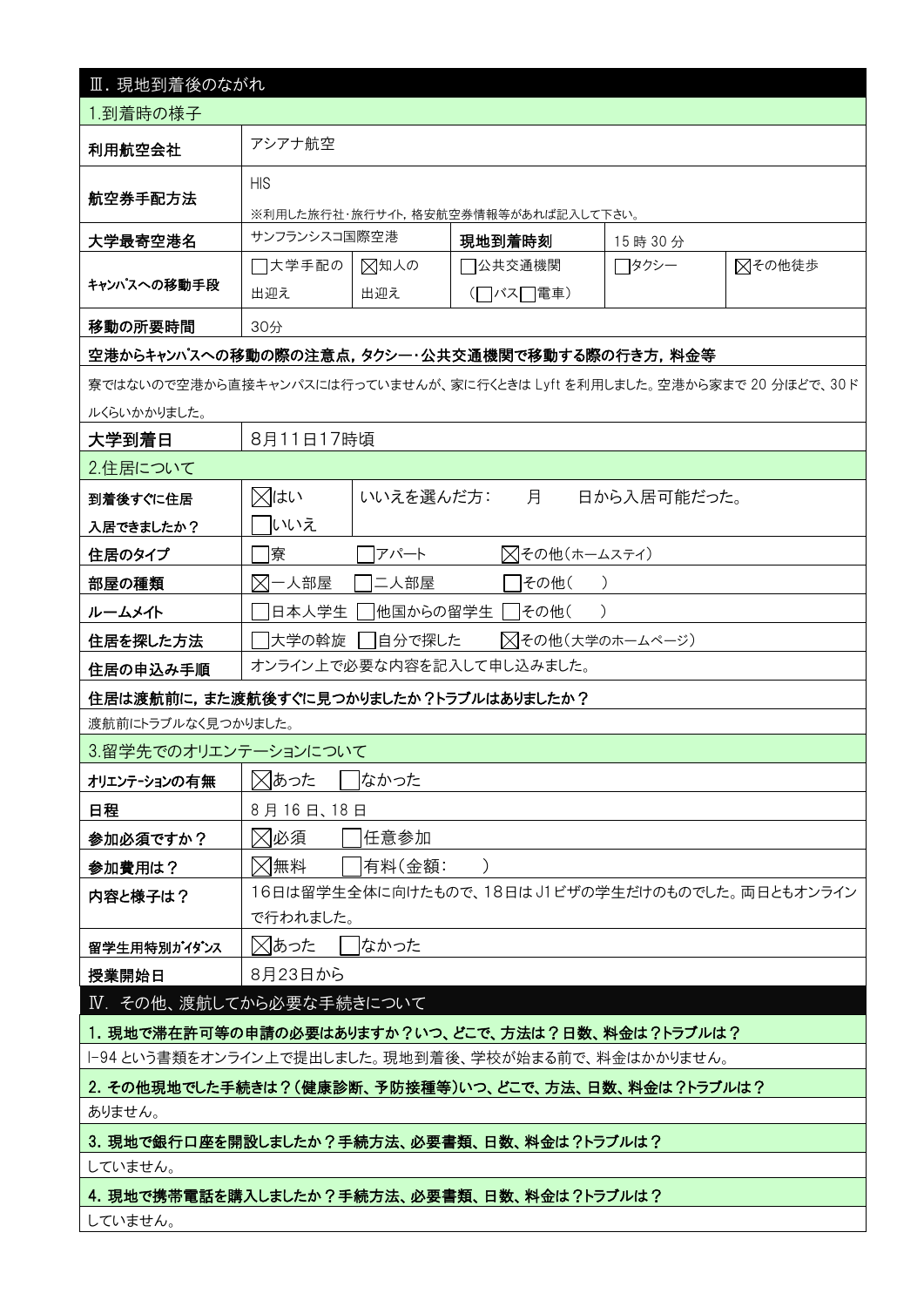| Ⅴ. 履修科目と授業について                                  |
|-------------------------------------------------|
| 履修登録はいつどのような形で行いましたか?                           |
| ○出発前に(6月10日頃)                                   |
| ╳ オンラインで登録    志願書類に記入して登録  <br>できなかった<br>その他(   |
| 月<br> 到着後に(<br>日頃)                              |
| オンラインで登録    国際オフィス等の仲介 <br>できなかった<br>その他(       |
| ⊠あった<br>登録時に留学生として優先されることは<br>なかった              |
| 優先が「あった」方はどのように優先されましたか?                        |
| メールで登録の方法を詳しく説明してくれたり、不明点があれば留学担当の教員が対応してくれました。 |
|                                                 |
| 優先が「なかった」方はどのように登録しましたか?                        |
|                                                 |
|                                                 |
| 出発前に授業を登録した方は,現地で変更・追加できましたか?また希望通りの授業が取れましたか?  |
| できました。留学生は取ることが出来ない授業がありました。                    |

|       | Ⅵ. 一週間のスケジュール 授業時間、課外活動、勉強時間等、毎日の生活について記入してください。 |                |                |      |                |                |                |
|-------|--------------------------------------------------|----------------|----------------|------|----------------|----------------|----------------|
|       | 月                                                | 火              | 水              | 木    | 金              | 土              | 日              |
| 7:00  |                                                  | 起床             |                | 起床   |                |                |                |
| 8:00  |                                                  | 朝食             |                | 朝食   |                |                |                |
| 9:00  | 起床                                               | 対面授業           | 起床             | 対面授業 | 起床             | 起床             | 起床             |
| 10:00 | 朝食                                               | 対面授業           | 朝食             | 対面授業 | 朝食             | 朝食             | 朝食             |
| 11:00 |                                                  | 対面授業           |                | 対面授業 | 課題・オンライ<br>ン授業 |                | 課題・オンライ<br>ン授業 |
| 12:00 | 対面授業                                             | 対面授業           | 対面授業           | 対面授業 | 課題・オンライ<br>ン授業 |                | 課題・オンライ<br>ン授業 |
| 13:00 | 対面授業                                             |                | 対面授業           | 課外活動 | 昼食             | 昼食             | 昼食             |
| 14:00 |                                                  | 昼食             |                | 課外活動 |                |                |                |
| 15:00 | 昼食                                               |                | 昼食             |      |                |                |                |
| 16:00 |                                                  |                |                | 昼食   | 課題・オンライ<br>ン授業 |                |                |
| 17:00 |                                                  | 課題・オンライン<br>授業 |                |      | 課題・オンライ<br>ン授業 |                |                |
| 18:00 | 課題・オンライン授<br>業                                   | 課題・オンライン<br>授業 |                |      | 課題・オンライ<br>ン授業 |                |                |
| 19:00 | 夕食                                               | 夕食             | 夕食             | 夕食   | 夕食             | 夕食             | 夕食             |
| 20:00 | 課題・オンライン授<br>業                                   | 課題・オンライン<br>授業 | 課題・オンライ<br>ン授業 |      |                | 課題・オンライ<br>ン授業 | 課題・オンライ<br>ン授業 |
| 21:00 | 課題・オンライン授<br>業                                   | 課題・オンライン<br>授業 | 課題・オンライ<br>ン授業 |      |                | 課題・オンライ<br>ン授業 | 課題・オンライ<br>ン授業 |
| 22:00 | 入浴                                               | 入浴             | 入浴             | 入浴   | 入浴             | 入浴             | 入浴             |
| 23:00 |                                                  |                |                |      |                |                |                |
| 24:00 | 就寝                                               | 就寝             | 就寝             | 就寝   | 就寝             | 就寝             | 就寝             |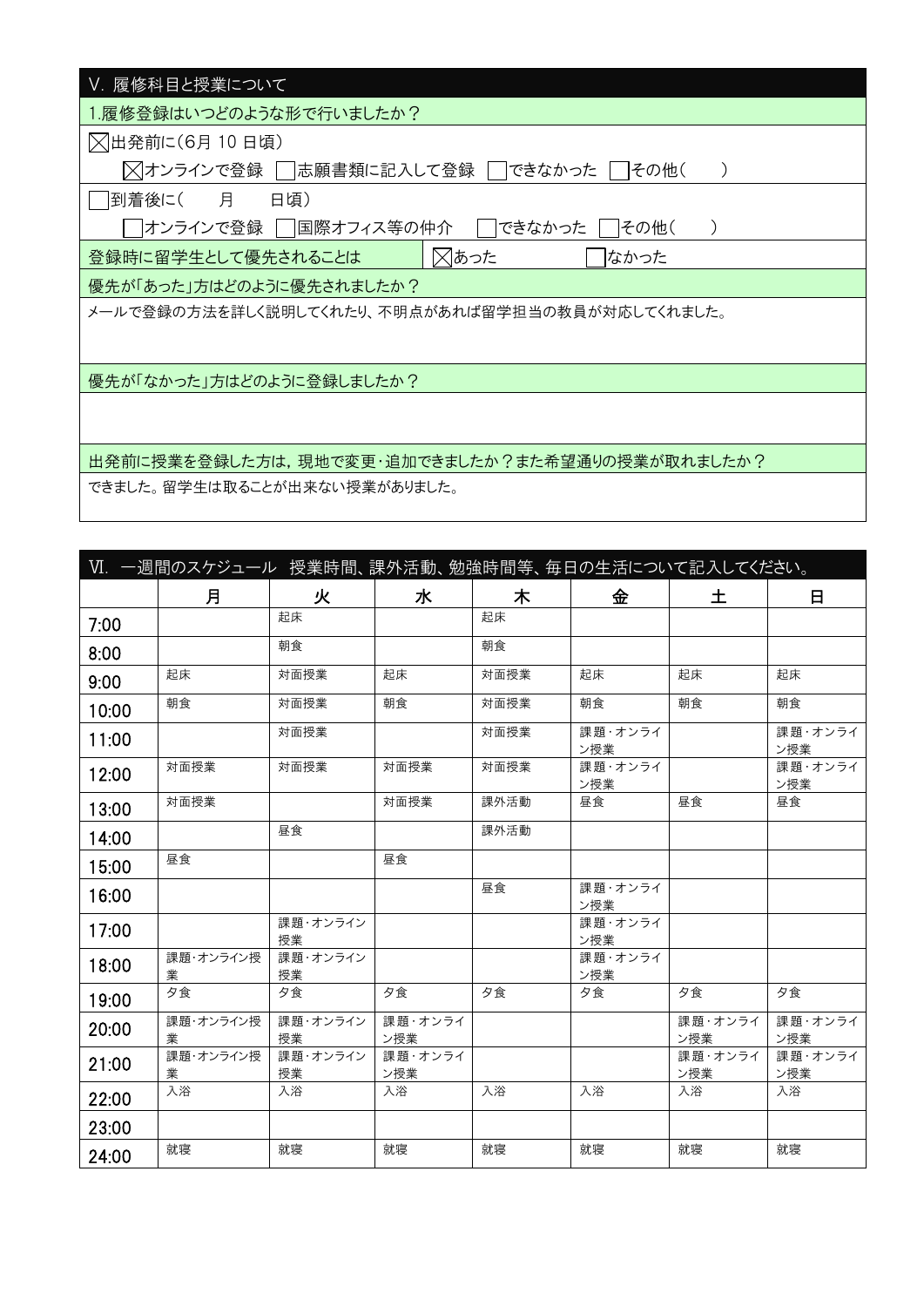## Ⅶ. 現在までの感想

#### 留学先大学、プログラムについて、授業、宿舎、生活全般についてなど、自由に書いてください。

学部がとてもたくさんあり、自分の興味のあることを学べていてとても楽しいです。自分の取っている授業が少人数のものが 多いので、すぐに距離が縮まって毎回の授業がとても楽しいです。行く前は、アジア人差別を少し心配していましたが、サン フランシスコは様々な人種の人が集まっていて、差別を受けたことは一度もありません。教授もみんな優しくて、授業で難し い内容を扱ったときは、理解できているか気にかけてくれます。授業後にオンラインの授業もありますが、半分ほどは対面授 業なのでその面も満足しています。自分はホームステイをしているので、現地の文化をいろいろと体験させてもらっていま す。行きたいと思っていたところややりたいと思っていたことがたくさんできていて、毎日充実しています。

#### 留学先大学を目指す学生に向けてのアドバイスをお願いします。

迷っているなら絶対に挑戦するべきだと思います。学びたいことが学べているということだけではなく、会ったことがないひとに 出会えたことが自分の中でとても意味のあることだと思いました。今までまったく違う環境で生きてきた、自分とは違う価値観 をもった人たちと話ができることはとても楽しいです。サンフランシスコでは特にいろいろなひとに出会うことが出来ます。挑戦 できる環境にあり、迷っているならぜひチャレンジしてみてください。大変なことがたくさんありますが、私は自分の選択を後悔 したことは一度もないです。応援しています。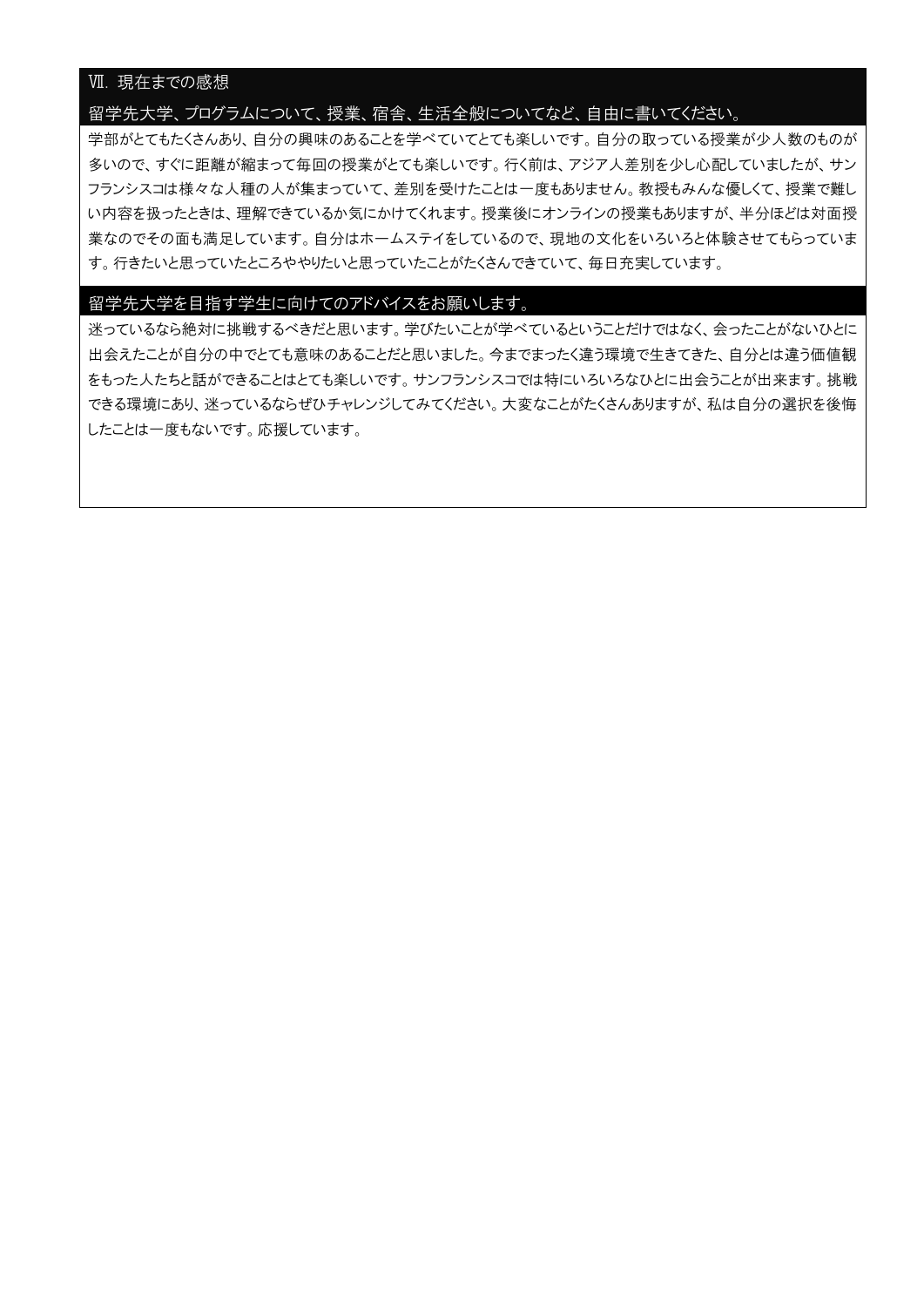|                                                                                                                                     | Report of the program activities (during the program)                                                                                                                                                                                                                                  |  |  |  |  |  |
|-------------------------------------------------------------------------------------------------------------------------------------|----------------------------------------------------------------------------------------------------------------------------------------------------------------------------------------------------------------------------------------------------------------------------------------|--|--|--|--|--|
| Date of reporting                                                                                                                   | year2021 month11 day6                                                                                                                                                                                                                                                                  |  |  |  |  |  |
| <b>Host University</b>                                                                                                              | San Francisco State University                                                                                                                                                                                                                                                         |  |  |  |  |  |
| Department you belonging to<br>at the host university                                                                               | I belong to a specific department (Please fill out the following information)<br>※ Name of the department:<br>$\boxtimes$ I do not belong to any specific department and taking the classes of<br>various majors.<br>Other:                                                            |  |  |  |  |  |
| Duration of the exchange<br>program                                                                                                 | year2021 month8 to year2022 month1                                                                                                                                                                                                                                                     |  |  |  |  |  |
| Department you belong to at<br>Meiji University                                                                                     | School of Global Japanese Studies Major(field of study)<br>/ Graduate school<br>of Major                                                                                                                                                                                               |  |  |  |  |  |
| Year (before departure)                                                                                                             | Undergraduate: year3 ∕ Graduate   Masters   Doctorate year                                                                                                                                                                                                                             |  |  |  |  |  |
| informed.                                                                                                                           | advises for future exchange students going abroad on what they need to know and be<br>I read reports of students who used to study at San Francisco State University. You need to know what kind of<br>weather it is in your destination. San Francisco is foggy and chilly in summer. |  |  |  |  |  |
|                                                                                                                                     | II-1. Preparing before going exchange program (About VISA) <b>XPlease report in detail.</b>                                                                                                                                                                                            |  |  |  |  |  |
| Type: J1                                                                                                                            | Where to apply: U.S. Embassy Tokyo                                                                                                                                                                                                                                                     |  |  |  |  |  |
| How long did it take to get a VISA: 4 days<br>Cost: 160 dollars<br>(How long did it take from the application to the acquisition of |                                                                                                                                                                                                                                                                                        |  |  |  |  |  |
| your VISA?)                                                                                                                         |                                                                                                                                                                                                                                                                                        |  |  |  |  |  |
|                                                                                                                                     | What kinds of documents were required to submit to apply for VISA? How did you prepare those                                                                                                                                                                                           |  |  |  |  |  |
| documents?<br>certificate                                                                                                           | DS-160, DS-2019, confirmation of your appointment, passport, expired passport, photo, SEVIS receipt, balance                                                                                                                                                                           |  |  |  |  |  |
| Please report on the details of applying process.                                                                                   |                                                                                                                                                                                                                                                                                        |  |  |  |  |  |
|                                                                                                                                     | Go to the Embassy homepage and fill out the form. After that, make an appointment.                                                                                                                                                                                                     |  |  |  |  |  |
| Who will pay?                                                                                                                       | If you took any interview at the Embassy, please report on the details of the questions you were asked.                                                                                                                                                                                |  |  |  |  |  |
| Were there any difficulties or notices to take the VISA?                                                                            |                                                                                                                                                                                                                                                                                        |  |  |  |  |  |
| You should make an appointment as soon as possible.                                                                                 |                                                                                                                                                                                                                                                                                        |  |  |  |  |  |
|                                                                                                                                     | II-2. Preparation before departing for exchange program (Other topics)                                                                                                                                                                                                                 |  |  |  |  |  |
|                                                                                                                                     | Please report on any other necessary preparation before your departure. (E.g. Preparation of money,                                                                                                                                                                                    |  |  |  |  |  |
| Prepare your cellphone (Sim, Wi-Fi), Credit card                                                                                    | purchasing a cellphone, shipments of your commodities, and etc.)                                                                                                                                                                                                                       |  |  |  |  |  |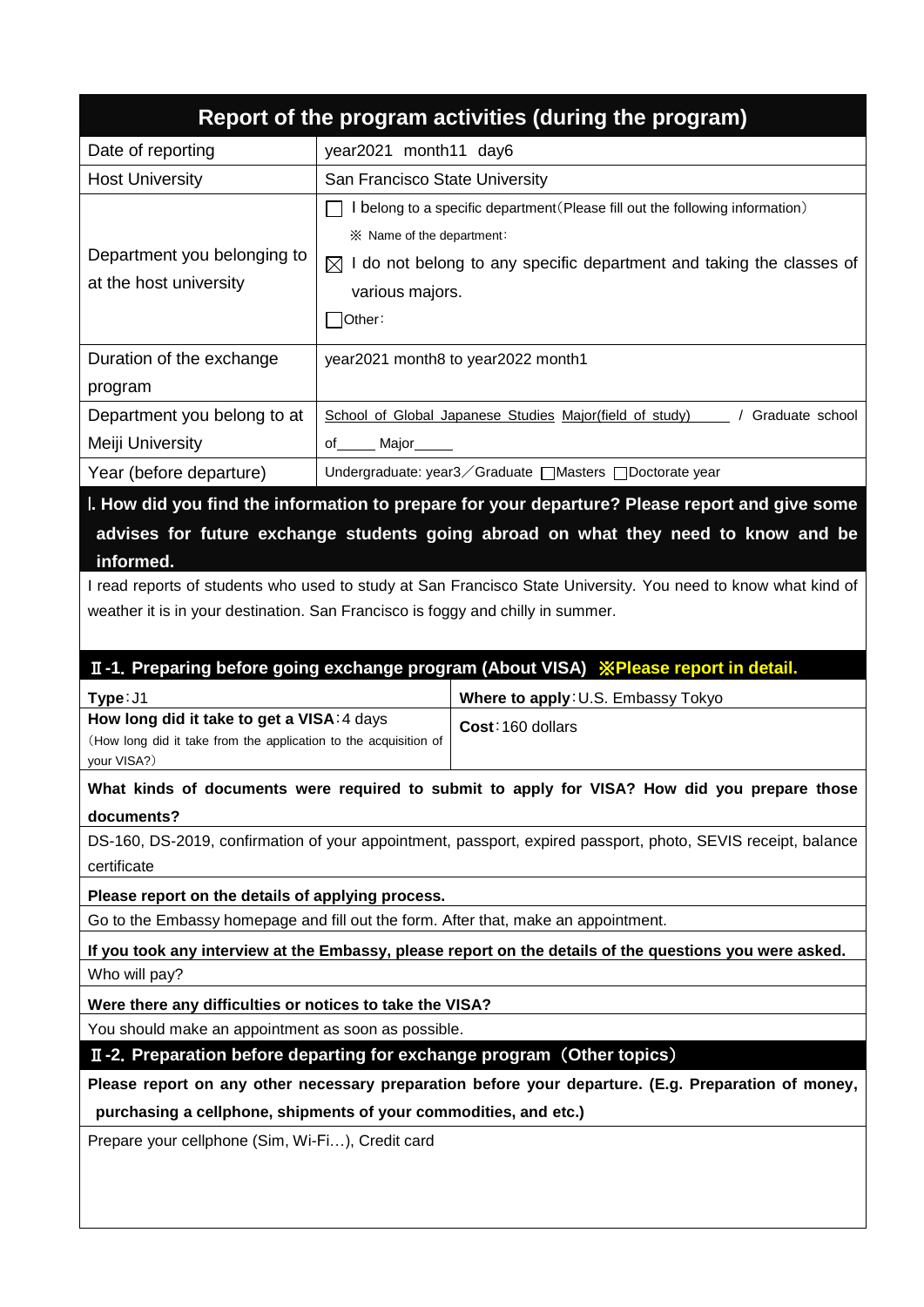| <b>III. After Arrival</b>                                                                                                                      |                                                                             |                                           |                                          |                                                                                                        |             |                                      |
|------------------------------------------------------------------------------------------------------------------------------------------------|-----------------------------------------------------------------------------|-------------------------------------------|------------------------------------------|--------------------------------------------------------------------------------------------------------|-------------|--------------------------------------|
| 1. Arrival Information                                                                                                                         |                                                                             |                                           |                                          |                                                                                                        |             |                                      |
| <b>Airline</b>                                                                                                                                 | Asiana Airlines                                                             |                                           |                                          |                                                                                                        |             |                                      |
| purchase<br>How<br>to                                                                                                                          | <b>HIS</b><br>air                                                           |                                           |                                          |                                                                                                        |             |                                      |
| ticket                                                                                                                                         |                                                                             | ※利用した旅行社・旅行サイト,格安航空券情報等があれば記入して下さい。       |                                          |                                                                                                        |             |                                      |
| <b>Arrival airport</b>                                                                                                                         | San Francisco<br>International<br><b>Arrival time</b><br>3:30 pm<br>Airport |                                           |                                          |                                                                                                        |             |                                      |
|                                                                                                                                                |                                                                             | $\Box$ Pick-up of                         | $\Box$ Pick-up of                        | $\Box$ Public transportation                                                                           | $\Box$ taxi | ⊠otherLyft                           |
| How to get to the campus                                                                                                                       |                                                                             | host university                           | your friend                              | (□Bus □Train)                                                                                          |             |                                      |
| How long did it take from                                                                                                                      |                                                                             |                                           | 20 min (to my host family's house)       |                                                                                                        |             |                                      |
| the<br>airport<br>to                                                                                                                           | the                                                                         |                                           |                                          |                                                                                                        |             |                                      |
| campus?                                                                                                                                        |                                                                             |                                           |                                          |                                                                                                        |             |                                      |
|                                                                                                                                                |                                                                             |                                           |                                          | Are there any important points to get to the campus? Please inform on the cost of taxi or any          |             |                                      |
| transportations.                                                                                                                               |                                                                             |                                           |                                          |                                                                                                        |             |                                      |
| It cost me about 30 dollars to get home.                                                                                                       |                                                                             |                                           |                                          |                                                                                                        |             |                                      |
| <b>Arrival date</b>                                                                                                                            | month8 date11 time17:00                                                     |                                           |                                          |                                                                                                        |             |                                      |
| 2. Housing                                                                                                                                     |                                                                             |                                           |                                          |                                                                                                        |             |                                      |
| Did you check-in                                                                                                                               | $\boxtimes$ Yes                                                             |                                           |                                          | If your answer is "No": The date you checked-in was                                                    |             |                                      |
| after<br>soon                                                                                                                                  | $\Box$ No                                                                   |                                           |                                          | month                                                                                                  | day         |                                      |
| arriving?                                                                                                                                      |                                                                             |                                           |                                          |                                                                                                        |             |                                      |
| <b>Type of housing</b>                                                                                                                         | $\Box$ Dormitory                                                            | $\boxtimes$ Other (homestay)<br>Apartment |                                          |                                                                                                        |             |                                      |
| <b>Type</b><br>Οf<br>the                                                                                                                       | $\boxtimes$ Alone                                                           | $\Box$ Other $($<br>$\Box$ two persons    |                                          |                                                                                                        |             |                                      |
| room                                                                                                                                           |                                                                             |                                           |                                          |                                                                                                        |             |                                      |
| <b>Room mates</b>                                                                                                                              |                                                                             |                                           | Japanese Student   International Student | 7Other(<br>$\mathcal{E}$                                                                               |             |                                      |
| How to find the                                                                                                                                |                                                                             |                                           |                                          | $\Box$ Recommendation from host university $\Box$ by yourself                                          |             | $\boxtimes$ Other (home page of host |
| accommodation                                                                                                                                  | university)                                                                 |                                           |                                          |                                                                                                        |             |                                      |
| Details of<br>the                                                                                                                              | Fill out the online application form                                        |                                           |                                          |                                                                                                        |             |                                      |
| application                                                                                                                                    |                                                                             |                                           |                                          |                                                                                                        |             |                                      |
|                                                                                                                                                |                                                                             |                                           |                                          | Have you decided your accommodation before departure or after arriving easily? Were there any troubles |             |                                      |
| to find it?                                                                                                                                    |                                                                             |                                           |                                          |                                                                                                        |             |                                      |
| Yes. No.                                                                                                                                       |                                                                             |                                           |                                          |                                                                                                        |             |                                      |
| 3. Orientation                                                                                                                                 |                                                                             |                                           |                                          |                                                                                                        |             |                                      |
| Was there any orientation?                                                                                                                     |                                                                             | $\boxtimes$ Yes                           | Mo]                                      |                                                                                                        |             |                                      |
| <b>Date</b><br>August 16, 18                                                                                                                   |                                                                             |                                           |                                          |                                                                                                        |             |                                      |
| ไNo<br>$\boxtimes$ Yes<br>Was it mandatory to attend?                                                                                          |                                                                             |                                           |                                          |                                                                                                        |             |                                      |
| Yes(Cost:<br>$\boxtimes$ No. It's free of charge.<br>Did it cost any?<br>It was held online. They told us how to get student ID or take public |                                                                             |                                           |                                          |                                                                                                        |             |                                      |
| <b>Contents (details)</b>                                                                                                                      |                                                                             |                                           | transportation to go to school.          |                                                                                                        |             |                                      |
|                                                                                                                                                |                                                                             | $\boxtimes$ Yes                           | $\neg$ No                                |                                                                                                        |             |                                      |
|                                                                                                                                                | Was there any special guidance<br>arranged for exchange students?           |                                           |                                          |                                                                                                        |             |                                      |
| Date of beginning of the class                                                                                                                 |                                                                             |                                           | month <sub>8</sub> day23                 |                                                                                                        |             |                                      |
|                                                                                                                                                |                                                                             |                                           |                                          |                                                                                                        |             |                                      |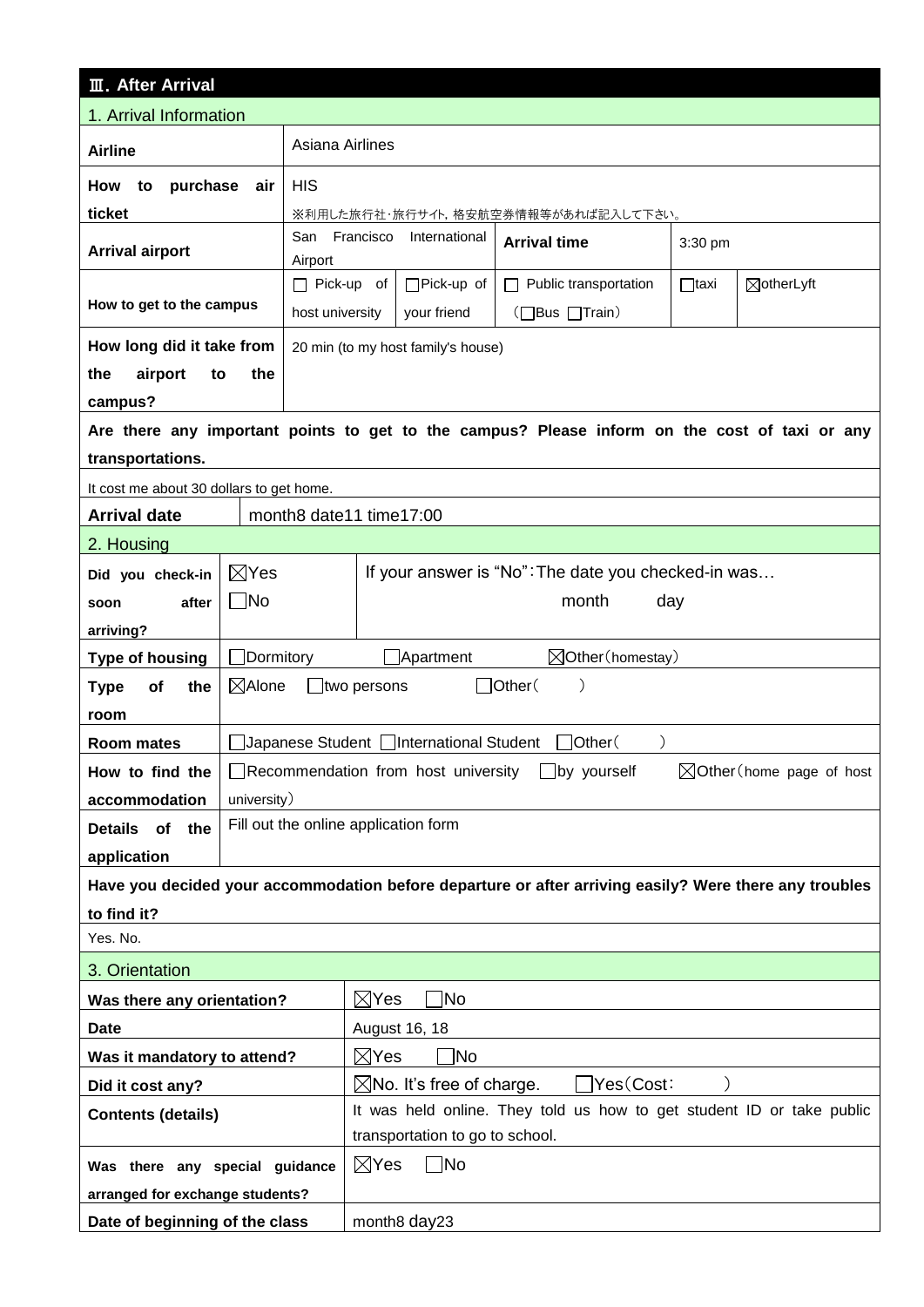|  |  | IV. Other process to be completed after arriving |  |
|--|--|--------------------------------------------------|--|
|  |  |                                                  |  |

**1**.**Was it necessary to get any permission of staying after arriving? If yes, where, report on when, and how** 

**to apply for a permission? How long and how much did it take? Was there any trouble?**

I had to submit I94 before the first day of school. It took less than 5 min and it was free.

**2**.**Were there any other procedures you completed after arriving? (E.g. medical checkup, inoculation and**

**etc.) If yes, report on where, when, and how did you complete them? How long and how much did it take? Was there any trouble?**

No

**3**.**Did you open any bank account abroad? How did you open it and what kinds of documents were required to apply? How long and how much did it take? Was there any trouble?**

No

**4**.**Did you purchase any cellphone? How did you open it and what kinds of documents were required to purchase it? How long and how much did it take? Was there any trouble?** No

| V. Course registration and classes                                                                            |  |  |  |  |  |  |
|---------------------------------------------------------------------------------------------------------------|--|--|--|--|--|--|
| When and how did you register your courses?<br>1.                                                             |  |  |  |  |  |  |
| $\boxtimes$ Before departure (approximate date: month6 day10)                                                 |  |  |  |  |  |  |
| $\boxtimes$ Online $\boxtimes$ Filling out an application form $\Box$ Not allowed to register $\Box$ other(   |  |  |  |  |  |  |
| $\Box$ After arriving (approximate date: around month<br>day                                                  |  |  |  |  |  |  |
| $\Box$ Online $\Box$ With support by International office at the host university                              |  |  |  |  |  |  |
| Not allowed to register $\Box$ other(                                                                         |  |  |  |  |  |  |
| $\boxtimes$ Yes<br>Was there any priority as an exchange<br>lNo                                               |  |  |  |  |  |  |
| student?                                                                                                      |  |  |  |  |  |  |
| If your answer is Yes, please report on the details.                                                          |  |  |  |  |  |  |
| Staff gave me detailed explanations                                                                           |  |  |  |  |  |  |
|                                                                                                               |  |  |  |  |  |  |
| If your answer is No, how did you register your classes?                                                      |  |  |  |  |  |  |
|                                                                                                               |  |  |  |  |  |  |
|                                                                                                               |  |  |  |  |  |  |
| If you had registered the courses before departure, could you change or add any classes after arriving? Could |  |  |  |  |  |  |
| you register all the classes which you wished to attend?                                                      |  |  |  |  |  |  |
| Yes. No, there were classes not open to exchange students.                                                    |  |  |  |  |  |  |
|                                                                                                               |  |  |  |  |  |  |